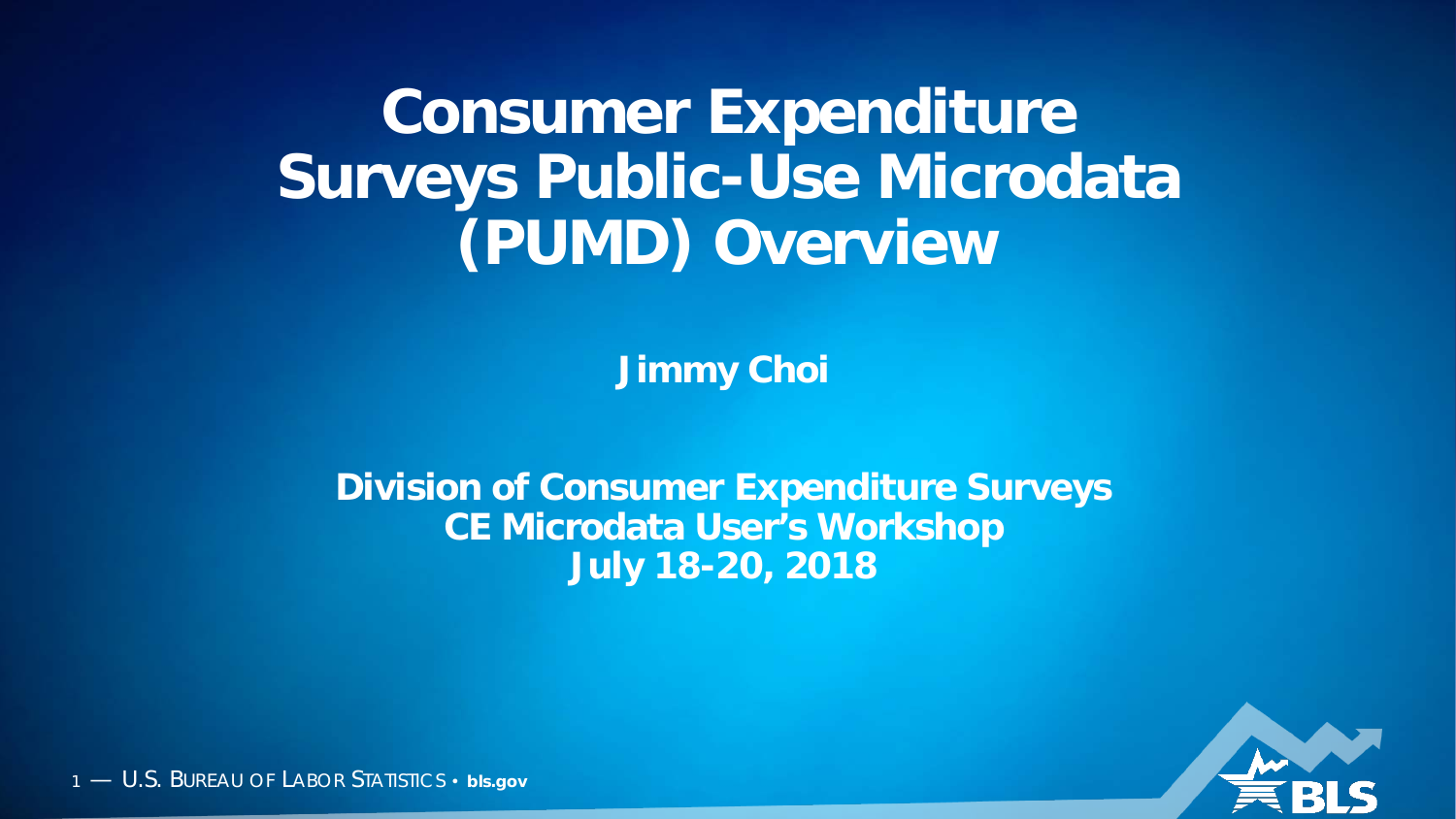## **What Are Microdata?**

- $\blacksquare$  "In the study of survey and census data, microdata are information at the level of individual respondents." – **Wikipedia**
- Consumer Expenditure Surveys (CE) Public-Use Microdata (PUMD) consists of Consumer Unit (CU) level characteristics, income, taxes, assets and liabilities, and expenditure data, as well as member level characteristics and income data.
- Data are provided through various file types.

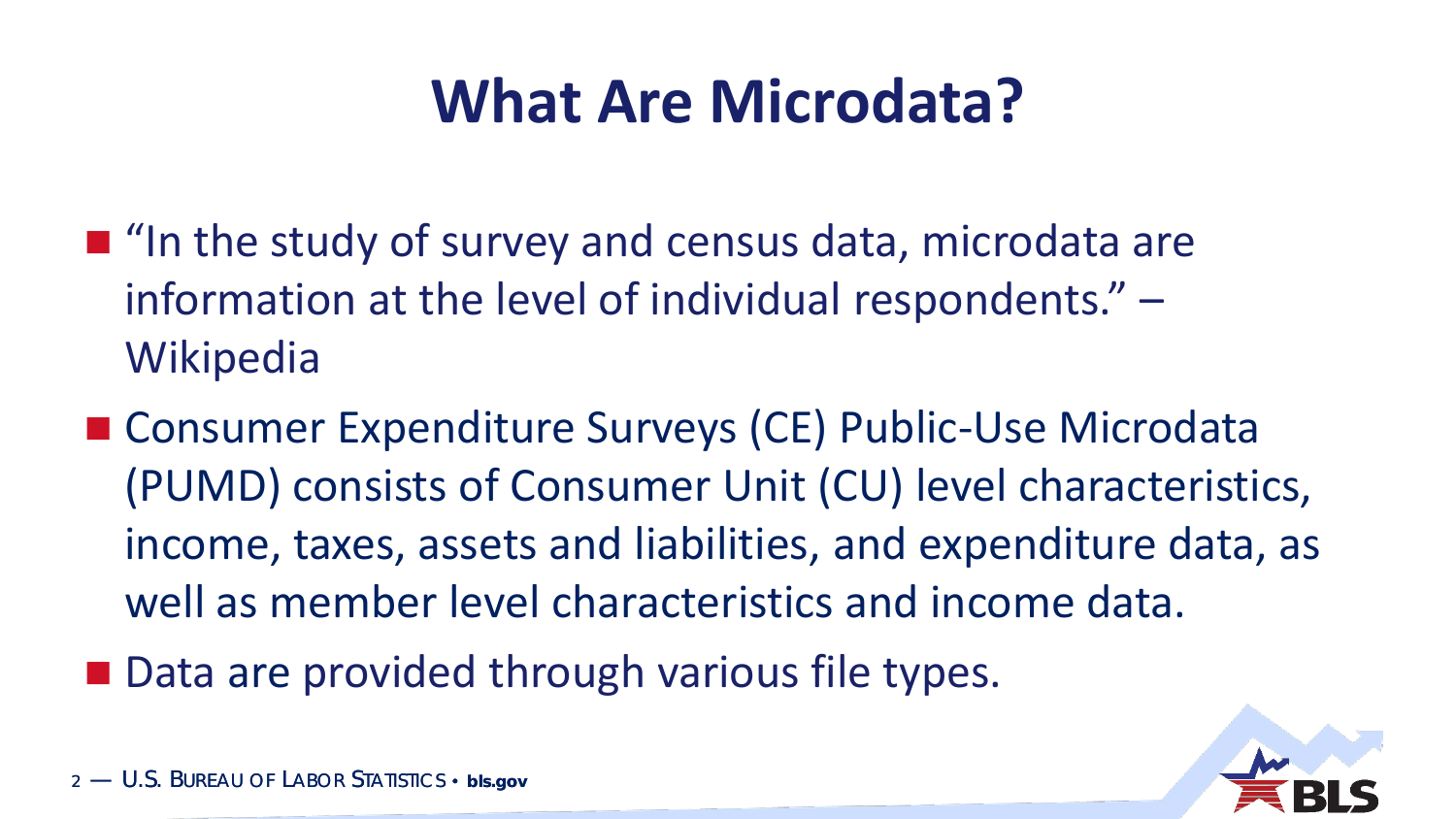

| <b>BROWSE CE</b>                            | Public-Use Microdata (PUMD)                                                                                                                                                                                                                                                                                                                                                                            |                                                                                                                                           |  |  |  |  |  |  |  |  |  |  |
|---------------------------------------------|--------------------------------------------------------------------------------------------------------------------------------------------------------------------------------------------------------------------------------------------------------------------------------------------------------------------------------------------------------------------------------------------------------|-------------------------------------------------------------------------------------------------------------------------------------------|--|--|--|--|--|--|--|--|--|--|
| CE HOME                                     |                                                                                                                                                                                                                                                                                                                                                                                                        |                                                                                                                                           |  |  |  |  |  |  |  |  |  |  |
| CE OVERVIEW                                 | The Consumer Expenditure Survey (CE) collects data on expenditures, income, and demographics in the United States. The public-use<br>microdata (PUMD) files provide this information for individual respondents, without any information that could identify respondents. PUMD                                                                                                                         |                                                                                                                                           |  |  |  |  |  |  |  |  |  |  |
| CE NEWS RELEASES                            |                                                                                                                                                                                                                                                                                                                                                                                                        | files include adjustments for information that is missing because respondents were unwilling or unable to provide it. The files also have |  |  |  |  |  |  |  |  |  |  |
| CE DATABASES                                | been adjusted to reduce the likelihood of identifying respondents, either directly or through inference.                                                                                                                                                                                                                                                                                               |                                                                                                                                           |  |  |  |  |  |  |  |  |  |  |
| CE TABLES                                   |                                                                                                                                                                                                                                                                                                                                                                                                        |                                                                                                                                           |  |  |  |  |  |  |  |  |  |  |
| CE PUBLIC-USE MICRODATA                     | This format allows researchers to analyze expenditures, income, and demographic trends beyond what the published tables show. However,<br>users of the PUMD files should have strong skills with statistical software. If you are new to CE PUMD data, you may want to explore the<br>data availability with the NEW Interactive CE Visualization Tool and methodology with the Getting Started Guide. |                                                                                                                                           |  |  |  |  |  |  |  |  |  |  |
| CE SURVEY FORMS                             |                                                                                                                                                                                                                                                                                                                                                                                                        |                                                                                                                                           |  |  |  |  |  |  |  |  |  |  |
| CE PUBLICATIONS                             |                                                                                                                                                                                                                                                                                                                                                                                                        |                                                                                                                                           |  |  |  |  |  |  |  |  |  |  |
| CE FAQS                                     | The 2015 public-use microdata is the most recent and was released on August 30, 2016.                                                                                                                                                                                                                                                                                                                  |                                                                                                                                           |  |  |  |  |  |  |  |  |  |  |
| CE EVENTS IN YOUR AREA                      |                                                                                                                                                                                                                                                                                                                                                                                                        |                                                                                                                                           |  |  |  |  |  |  |  |  |  |  |
| CONTACT CE                                  | To be notified when new datasets become available, please sign up for the CEX e-mail updates. If you have comments, suggestions, and<br>questions about this page and its contents, please contact us.                                                                                                                                                                                                 |                                                                                                                                           |  |  |  |  |  |  |  |  |  |  |
| <b>SEARCH CE</b><br>Gol<br><b>CE TOPICS</b> | <b>Quick Links</b><br><b>»</b> Introduction to PUMD                                                                                                                                                                                                                                                                                                                                                    | » Public-Use Microdata Annual Users'                                                                                                      |  |  |  |  |  |  |  |  |  |  |
| <b>REPORTS</b>                              | » Data files                                                                                                                                                                                                                                                                                                                                                                                           | <b>Workshop</b> provides users the opportunity to                                                                                         |  |  |  |  |  |  |  |  |  |  |
| <b>GEOGRAPHY</b>                            | » Documentation                                                                                                                                                                                                                                                                                                                                                                                        | learn how to use the PUMD and to present                                                                                                  |  |  |  |  |  |  |  |  |  |  |
| <b>GLOSSARY OF TERMS</b>                    | » Supplemental resources                                                                                                                                                                                                                                                                                                                                                                               | how they used PUMD in their research.                                                                                                     |  |  |  |  |  |  |  |  |  |  |
| INFORMATION FOR CE<br>RESPONDENTS           |                                                                                                                                                                                                                                                                                                                                                                                                        | https://www.bls.gov/cex/pumd.htm                                                                                                          |  |  |  |  |  |  |  |  |  |  |
| POVERTY RESEARCH                            |                                                                                                                                                                                                                                                                                                                                                                                                        |                                                                                                                                           |  |  |  |  |  |  |  |  |  |  |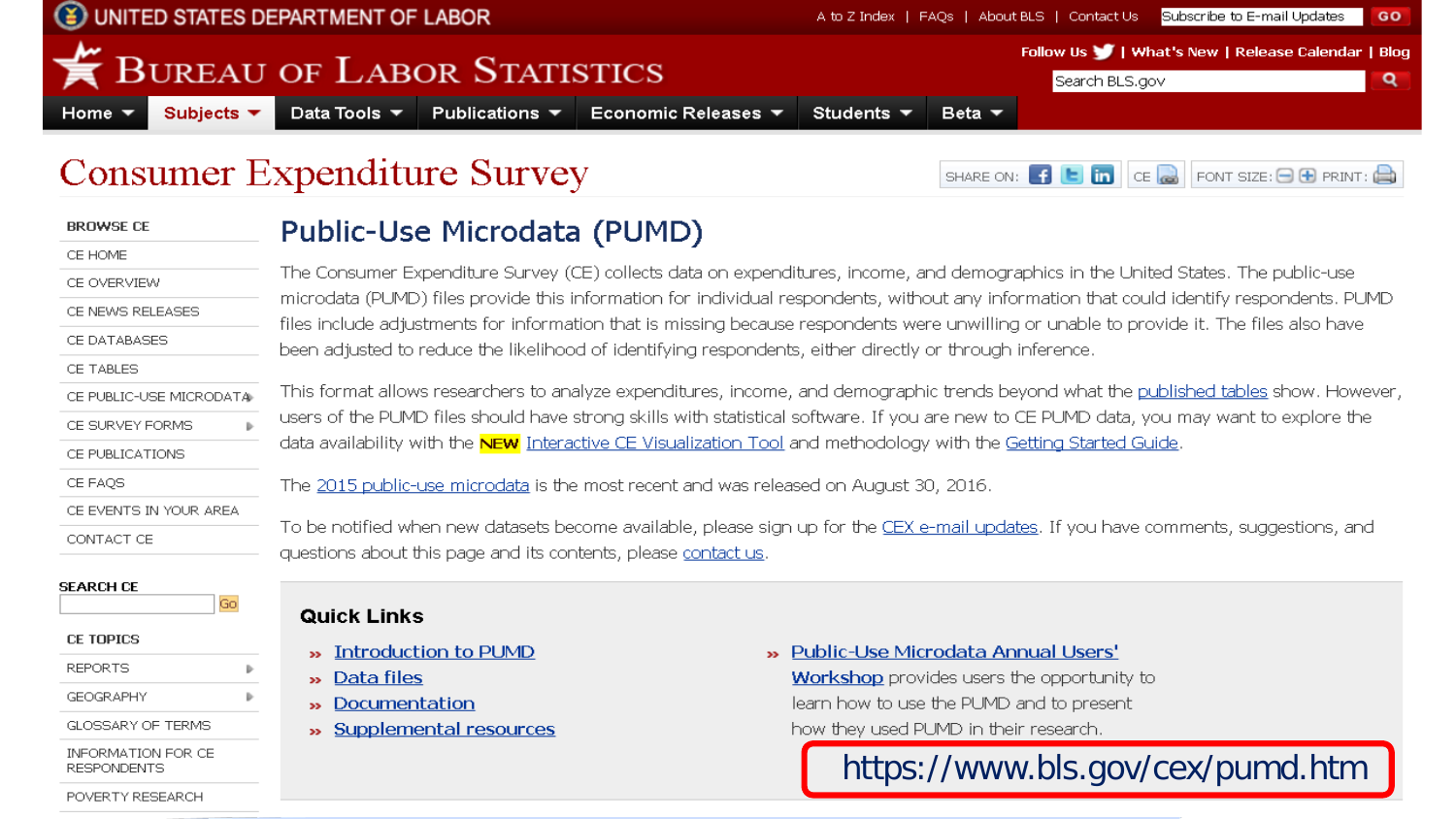### **PUMD Data Package**

#### Data files:

**File types available include:** 

SAS (\*.sas7bdat), STATA (\*.dta), SPSS (\*.sav), comma-delimited (\*.csv)

#### Documentation:

- ▶ Documents covering specific years (changes with each new PUMD release)
- ▶ Documents covering all years (Static or evolving documentation)

#### **Supplementary resources:**

Provide information regarding PUMD disclosure methods and requirements

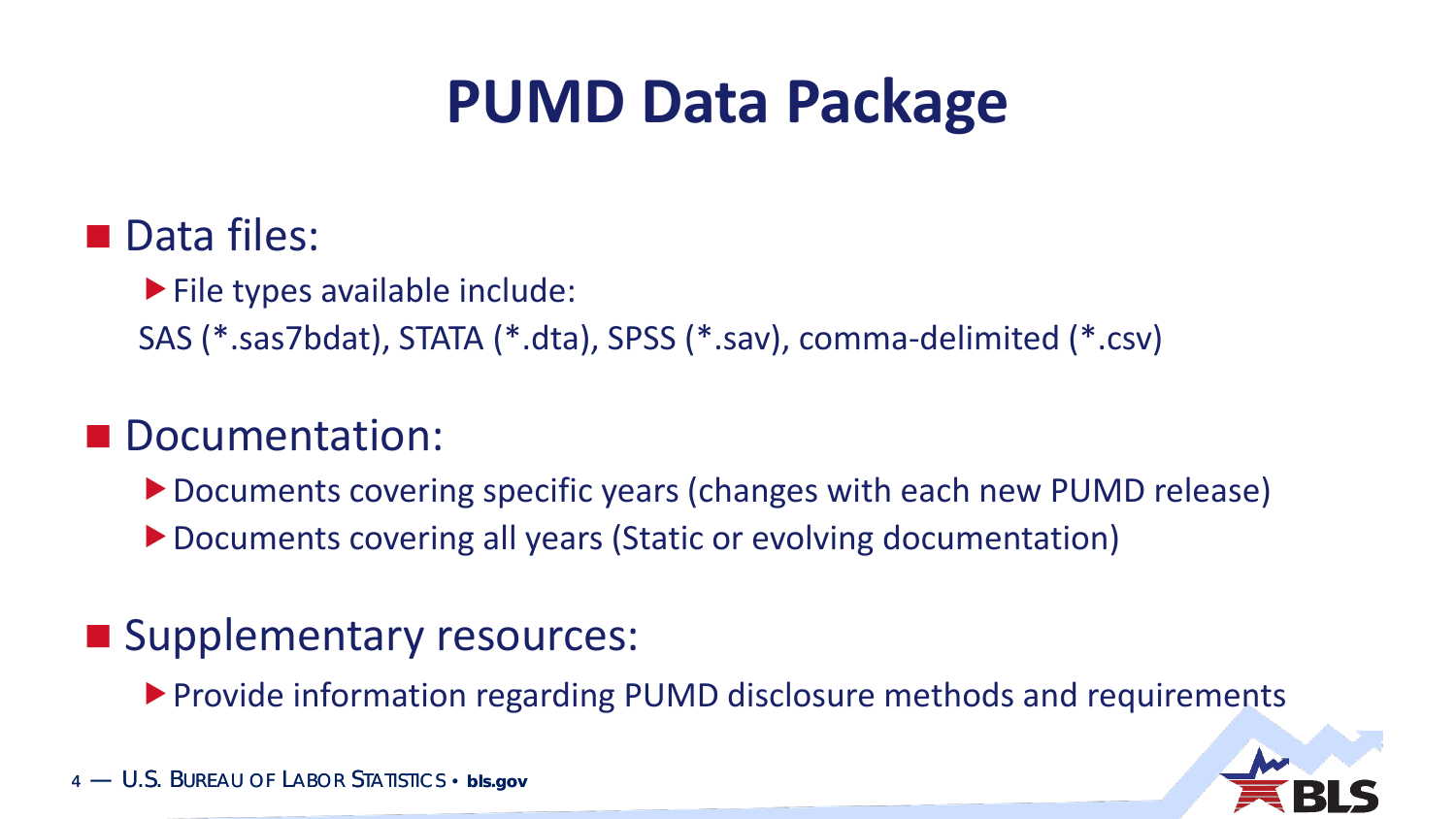

|                                          | $\sim$ 0.110 cannon interpretation $\sim$ 0.2.10 $\sim$ 7                                                                                                                                                                                                                           |  |  |  |  |  |  |  |  |
|------------------------------------------|-------------------------------------------------------------------------------------------------------------------------------------------------------------------------------------------------------------------------------------------------------------------------------------|--|--|--|--|--|--|--|--|
| <b>BROWSE CE</b>                         | <b>PUMD Data Files</b>                                                                                                                                                                                                                                                              |  |  |  |  |  |  |  |  |
| CE HOME                                  |                                                                                                                                                                                                                                                                                     |  |  |  |  |  |  |  |  |
| CE OVERVIEW                              |                                                                                                                                                                                                                                                                                     |  |  |  |  |  |  |  |  |
| CE NEWS RELEASES                         | From 1996 forward, public-use microdata (PUMD) are available in four formats: SAS, SPSS, STATA and Comma Delimited (ASCII). Each<br>format presents the data for each year in two zipped files. Data collected with the Interview Survey are in the "Interview" file and those with |  |  |  |  |  |  |  |  |
| CE DATABASES                             | the Diary Survey are in the "Diary" file.                                                                                                                                                                                                                                           |  |  |  |  |  |  |  |  |
| CE TABLES                                |                                                                                                                                                                                                                                                                                     |  |  |  |  |  |  |  |  |
| CE PUBLIC-USE MICRODATA                  | Pre-1996 PUMD are available as Comma Delimited files. The Inter-university Consortium for Political and Social Research" (ICPSR) provides                                                                                                                                           |  |  |  |  |  |  |  |  |
| CE SURVEY FORMS                          | the data for free to its members. Here is their member list. BLS also sells the data on USB flash drives (PDF).                                                                                                                                                                     |  |  |  |  |  |  |  |  |
| CE PUBLICATIONS                          | If you are new to CE PUMD data, you may want to explore the data availability with the NEW Interactive CE Visualization Tool and                                                                                                                                                    |  |  |  |  |  |  |  |  |
| CE FAOS                                  | methodology with the Getting Started Guide. For those using income data in their analyses, we also recommend reading the User's Guide to                                                                                                                                            |  |  |  |  |  |  |  |  |
| CE EVENTS IN YOUR AREA                   | Income Imputation in the CE. Additionally, we supply training programs and sample data (ZIP).                                                                                                                                                                                       |  |  |  |  |  |  |  |  |
| CONTACT CE                               | To be notified when new datasets become available, please sign up for the CEX e-mail updates. If you have comments, suggestions, and                                                                                                                                                |  |  |  |  |  |  |  |  |
| SEARCH CE                                | questions about this page and its contents, please contact us.                                                                                                                                                                                                                      |  |  |  |  |  |  |  |  |
| Go                                       | If you are having difficulty downloading the data, please see the instructions on how to download zip files.                                                                                                                                                                        |  |  |  |  |  |  |  |  |
| <b>CE TOPICS</b>                         |                                                                                                                                                                                                                                                                                     |  |  |  |  |  |  |  |  |
| <b>REPORTS</b>                           | SPSS<br><b>STATA</b><br>CSV<br><b>SAS</b>                                                                                                                                                                                                                                           |  |  |  |  |  |  |  |  |
| <b>GEOGRAPHY</b>                         |                                                                                                                                                                                                                                                                                     |  |  |  |  |  |  |  |  |
| GLOSSARY OF TERMS                        | https://www.bls.gov/cex/pumd_data.htm<br><b>SAS</b>                                                                                                                                                                                                                                 |  |  |  |  |  |  |  |  |
| INFORMATION FOR CE<br><b>RESPONDENTS</b> | Diary (zip) (10.5 MB)   Documentation<br>Interview $(zip)$ (87.7 MB)<br>2015<br>Interview $(zip)$ (99.1 MB) $\vert$<br>Diary (zip) (12.3 MB)   Documentation<br>2014                                                                                                                |  |  |  |  |  |  |  |  |
| POVERTY RESEARCH                         | Interview (zip) (101.1 MB)   Diary (zip) (11.5 MB)   Documentation<br>2013                                                                                                                                                                                                          |  |  |  |  |  |  |  |  |
| DATA COMPARISONS.                        | Interview (zip) (106.7 MB)   Diary (zip) (14.2 MB)   Documentation<br>2012                                                                                                                                                                                                          |  |  |  |  |  |  |  |  |

DATA COMPARISONS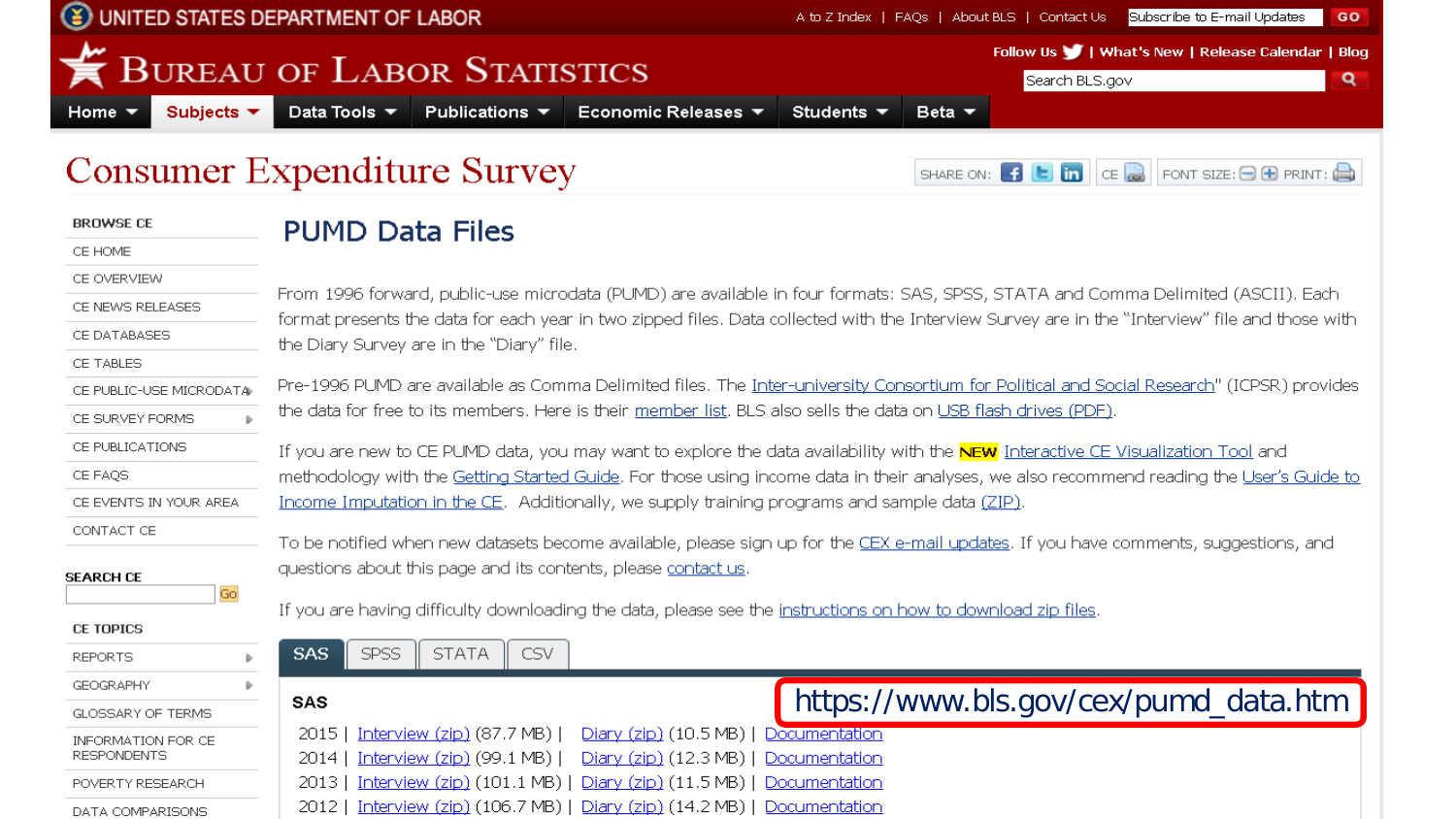### **Data Files**

**PUMD** files contain respondent data collected in either the *Interview* or *Diary* survey.

■ These data can be used to create and correlate information in a variety of ways:

- ▶ Descriptive Statistics
	- How many CU's in the sample purchased a new car in 2014?
- Inferential Statistics
	- What is the average annual expenditure on eggs by all CU's in the northeast region?

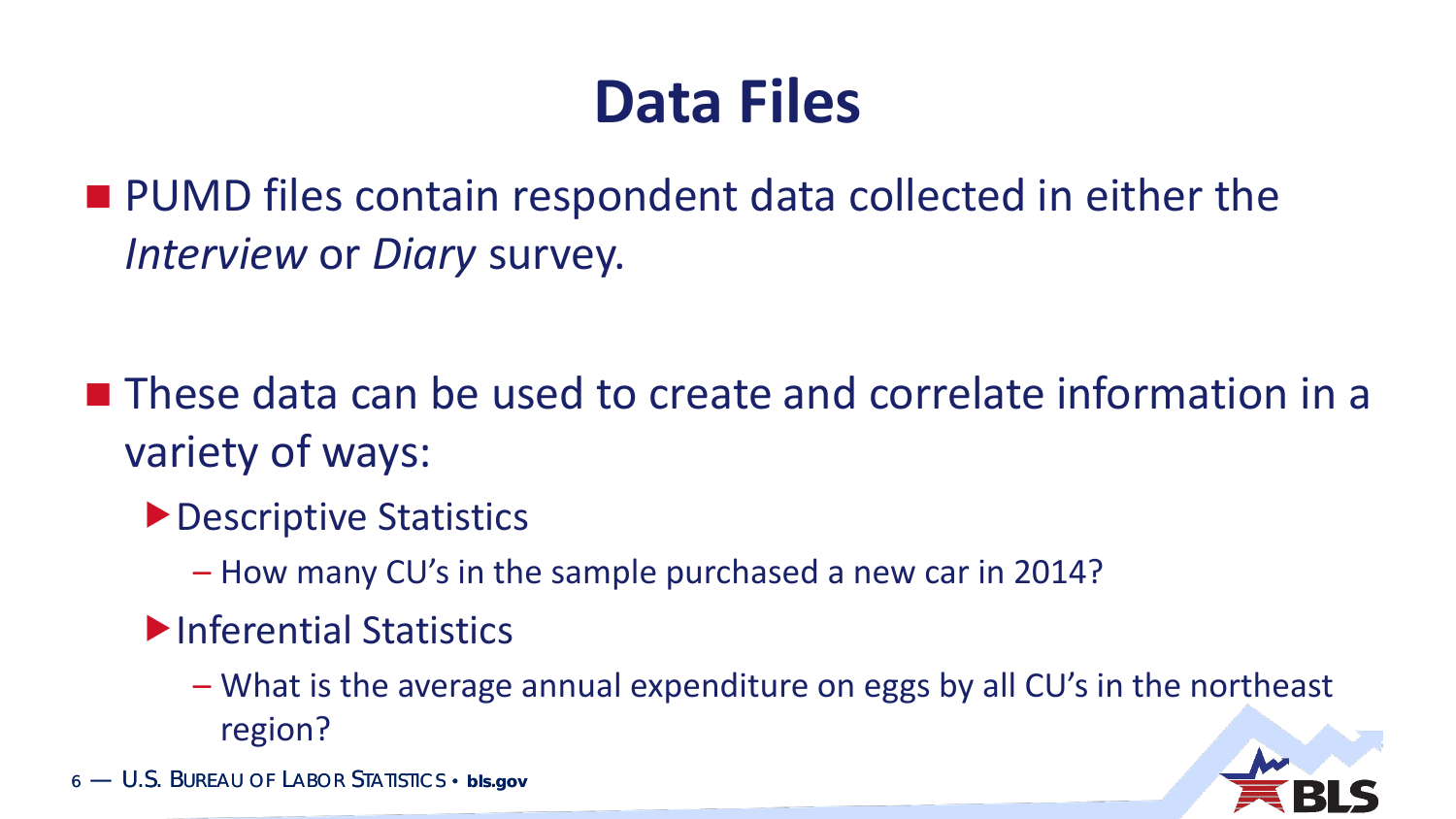

#### **CE Experimental Research Products**

This page provides an introduction to special tabulation tables and other experimental products being developed by the Consumer Expenditure Survey Division. New research products will be added and updated periodically.

Information on this page includes the All Consumer Unit Prepublication Table (All CU Prepublication MVP), new cross-tabulated tables with higher incomes, the 2014 Higher Income Table which expanded the top income range to \$200,000 and over, a Generational Table that sorts expenditures by generation/cohorts, information on how to get the most from the CE published and prepublication tables, and the experimental state weight files.

Note that the 2014 through mid-2016 Generational tables were research work, and had not been produced using BLS production methods and standards. The 2016 annual Generational table is now included in the standard tables.

#### **On This Page**

- How to get the most from CE Tables
- **NEW** State Weights
- All CU Prepublication MVP Tables  $33<sup>°</sup>$
- **NEW** Cross-Tabulated Tables  $\rightarrow$
- **Generational Research Tables**  $\rightarrow$
- 2014 Higher Income Table  $\mathbf{p}$

#### How to get the most from CE tables

This document provides information to help one delve deeper into the published as well as the very detailed non-published (prepublication) tables. This short description describes how one can use consumer unit characteristics to uncover useful underlying information about the data.

#### https://www.bls.gov/cex/csxresearchtables.htm

#### **CE LIBRARY**

**CE REDESIGN** 

**METHODOLOGY** 

**BROWSE CE CE HOME** 

**CE OVERVIEW** 

**CE TABLES** 

**CE FAQS** 

**CONTACT CE** 

**SEARCH CE** 

**CE TOPICS PUBLICATIONS** 

**GEOGRAPHY** 

**GLOSSARY OF TERMS INFORMATION FOR CE RESPONDENTS** 

POVERTY RESEARCH

DATA COMPARISONS

**CE NEWS RELEASES CE DATABASES** 

CE PUBLIC USE MICRODATA

CE SURVEY MATERIALS **CE PUBLICATIONS** 

CE EVENTS IN YOUR AREA

Go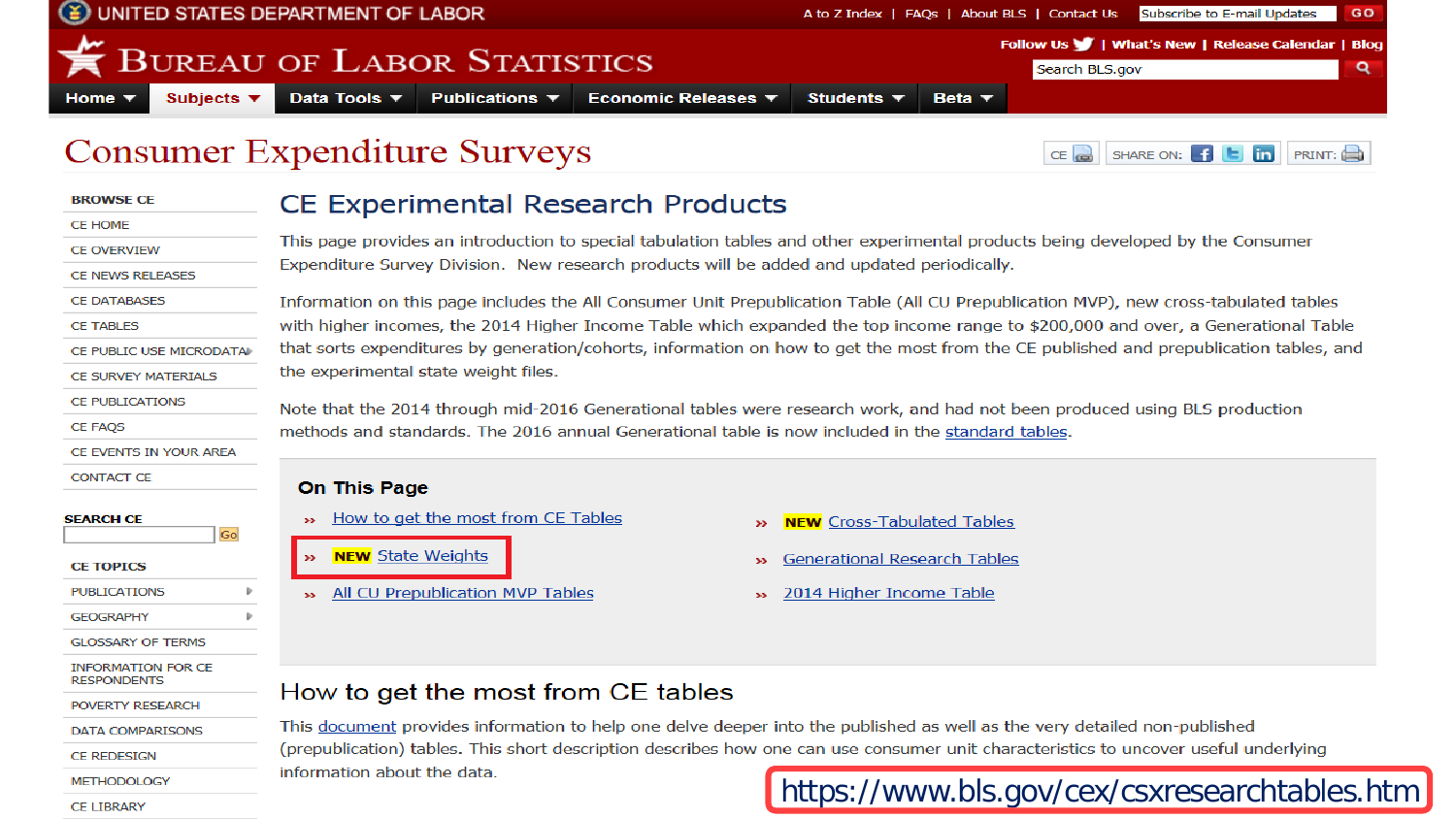|                                                                                                                                                                                             | UNITED STATES DEPARTMENT OF LABOR<br>Subscribe to E-mail Updates<br>A to Z Index   FAQs   About BLS   Contact Us<br>GO                                                                                                                                                                                                                                                                                                                                                                                                                                                                                                                                                                                                                                                                                                                                                                                                                                                                                                             |  |  |  |  |  |  |  |  |  |  |
|---------------------------------------------------------------------------------------------------------------------------------------------------------------------------------------------|------------------------------------------------------------------------------------------------------------------------------------------------------------------------------------------------------------------------------------------------------------------------------------------------------------------------------------------------------------------------------------------------------------------------------------------------------------------------------------------------------------------------------------------------------------------------------------------------------------------------------------------------------------------------------------------------------------------------------------------------------------------------------------------------------------------------------------------------------------------------------------------------------------------------------------------------------------------------------------------------------------------------------------|--|--|--|--|--|--|--|--|--|--|
| Subjects $\blacktriangledown$<br>Home:                                                                                                                                                      | Follow Us     What's New   Release Calendar   Blog<br><b>BUREAU OF LABOR STATISTICS</b><br>Q<br>Search BLS.gov<br>Data Tools $\blacktriangledown$<br>Publications $\blacktriangledown$<br>Economic Releases ▼<br>Students $\blacktriangledown$<br>Beta $\blacktriangledown$                                                                                                                                                                                                                                                                                                                                                                                                                                                                                                                                                                                                                                                                                                                                                        |  |  |  |  |  |  |  |  |  |  |
|                                                                                                                                                                                             | <b>Consumer Expenditure Survey</b><br>SHARE ON: $\begin{bmatrix} 1 \\ 1 \end{bmatrix}$ $\begin{bmatrix} 1 \\ 1 \end{bmatrix}$ $\begin{bmatrix} 1 \\ 1 \end{bmatrix}$ $\begin{bmatrix} 1 \\ 1 \end{bmatrix}$ $\begin{bmatrix} 1 \\ 1 \end{bmatrix}$ $\begin{bmatrix} 1 \\ 1 \end{bmatrix}$ $\begin{bmatrix} 1 \\ 1 \end{bmatrix}$ $\begin{bmatrix} 1 \\ 1 \end{bmatrix}$ $\begin{bmatrix} 1 \\ 1 \end{bmatrix}$ $\begin{bmatrix} 1 \\ 1 \end{bmatrix}$ $\begin{bmatrix} 1 \\ $                                                                                                                                                                                                                                                                                                                                                                                                                                                                                                                                                      |  |  |  |  |  |  |  |  |  |  |
| <b>BROWSE CE</b>                                                                                                                                                                            | <b>PUMD Documentation</b>                                                                                                                                                                                                                                                                                                                                                                                                                                                                                                                                                                                                                                                                                                                                                                                                                                                                                                                                                                                                          |  |  |  |  |  |  |  |  |  |  |
| CE HOME<br>CE OVERVIEW<br>CE NEWS RELEASES<br>CE DATABASES<br>CE TABLES<br>CE PUBLIC-USE MICRODATA<br>CE SURVEY FORMS<br>CE PUBLICATIONS<br>CE FAOS<br>CE EVENTS IN YOUR AREA<br>CONTACT CE | This page contains documentation for the public-use microdata (PUMD) for years after 1996. Documentation for 1996 forward are below<br>and for years prior on a USB flash drive for purchase (PDF). The documentation falls into two major types: Documentation that covers all<br>years and documentation that covers one particular year. If you are new to CE PUMD data, you may want to explore the data availability<br>with the <b>NEW</b> Interactive CE Visualization Tool and methodology with the Getting Started Guide.<br>Documents covering all years<br>Dictionary for Interview and Diary Survey (XLSX) variables from 1996 forward.<br>Source selection file (XLSX) identifies which survey data variable comes from when combining the two CE surveys for 1996<br>forward.<br>Response rate (PDF) provides information on the response rates for the Interview and Diary survey for 2000 forward.<br>Description of income imputation provides information on the methods BLS uses to estimate income since 2004. |  |  |  |  |  |  |  |  |  |  |
| <b>SEARCH CE</b><br>Go                                                                                                                                                                      | https://www.bls.gov/cex/pumd_doc.htr<br>Documents covering specific years                                                                                                                                                                                                                                                                                                                                                                                                                                                                                                                                                                                                                                                                                                                                                                                                                                                                                                                                                          |  |  |  |  |  |  |  |  |  |  |
| <b>CE TOPICS</b><br><b>REPORTS</b><br><b>GEOGRAPHY</b><br><b>GLOSSARY OF TERMS</b>                                                                                                          | Documentation of the content and methods for the data collected with the Interview Survey and Diary Survey. An asterisk after the<br>word "Documentation", indicates that the documentation for the given year includes information on topcoding, response rates, errata,<br>or other changes to the data.<br>Data dictionaries list the variables, explanations, data flags, and data formats. The "Interview Survey dictionary" and "Diary Survey<br>dictionary" are in PDE. The combined dictionary covers both surveys in an Access database. Before 2007, the dictionaries are included                                                                                                                                                                                                                                                                                                                                                                                                                                       |  |  |  |  |  |  |  |  |  |  |

INFORMATION FOR CE **RESPONDENTS** 

POVERTY RESEARCH

DATA COMPARISONS

CE REDESIGN

**METHODOLOGY** 

CE RESEARCH LIBRARY

EXPERIMENTAL TABLES

- εyε in the respective documentation.
- Hierarchical groupings lists the relation between the summary variables and their contributing variables as they are used in the published tables. Integrated stub (IntStub) lists the variables as BLS integrates them from the Interview and Diary Survey. Interview stub (IStub) lists the variables from the Interview Survey and Diary stub (DStub) from the Diary Survey. Before 2002, the documents contain a listing of Universal Classification Codes (UCCs), grouped by expenditure type, to define the summarized categories of the aggregated series in the published tables. The IntStub lists UCCs, along with an indicator identifying which survey (Interview or Diary) a value came from. The IStub lists UCCs from the Interview Survey and DStub from the Diary Survey. Before 2002, the documents contain an abbreviated bierarchy. PLISLIMVARS provides a summary of key variables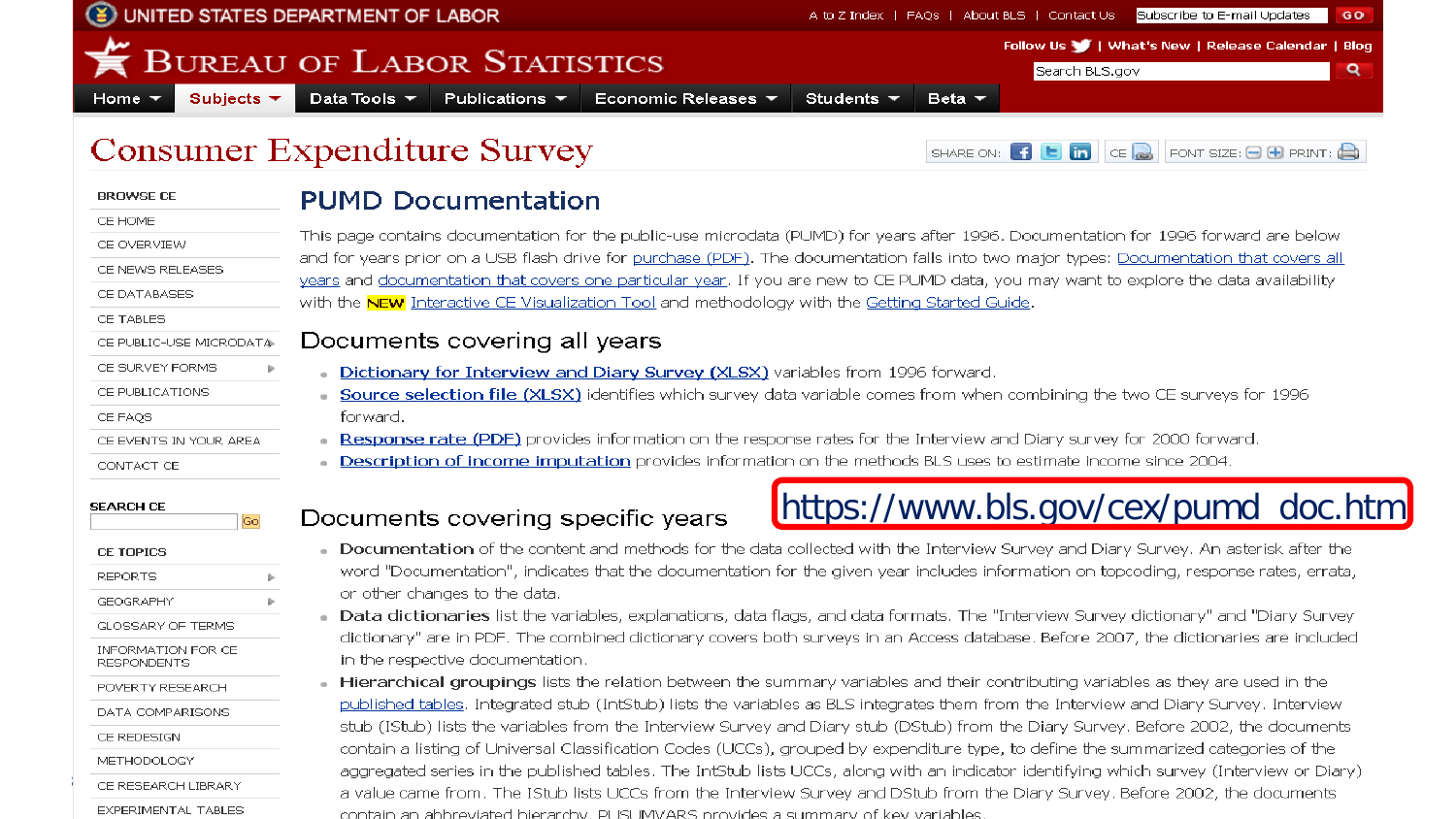### **Documentation Covering All Years**

- Dictionary for Interview and Diary Survey (XLSX)
	- **Provides variables and codes from 1996 forward.**
- Source selection file (XLSX)
	- I Identifies which survey data item (category) comes from when combining the two CE surveys for 1996 forward.
- Description of Income Imputation
	- **Provides information on the methods BLS uses to estimate income since 2004.**

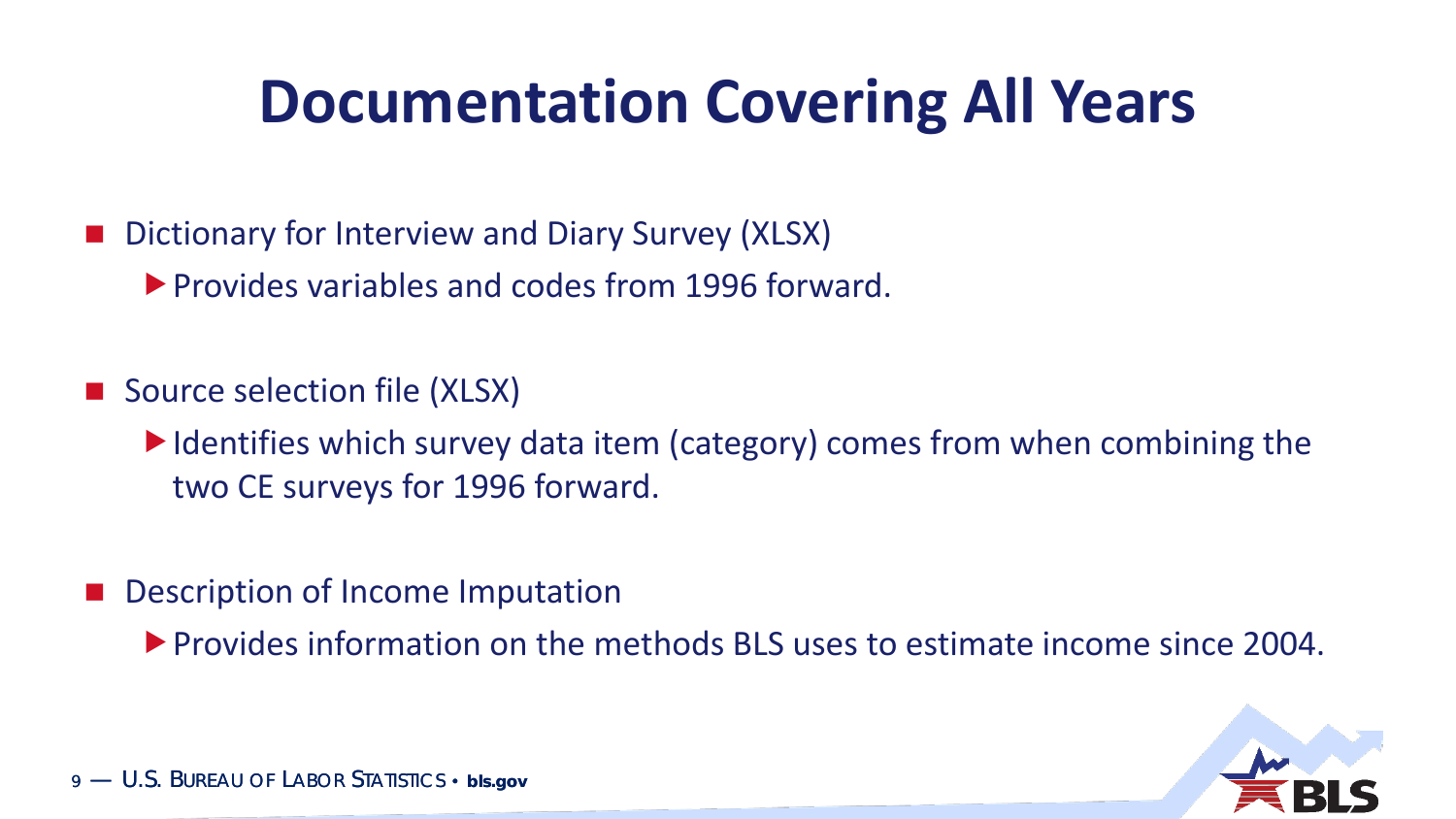### **Documentation Covering Specific Years**

- **Users' Documentation (Interview and Diary)**
- **Hierarchical groupings**
- **Sample code**
- Errata

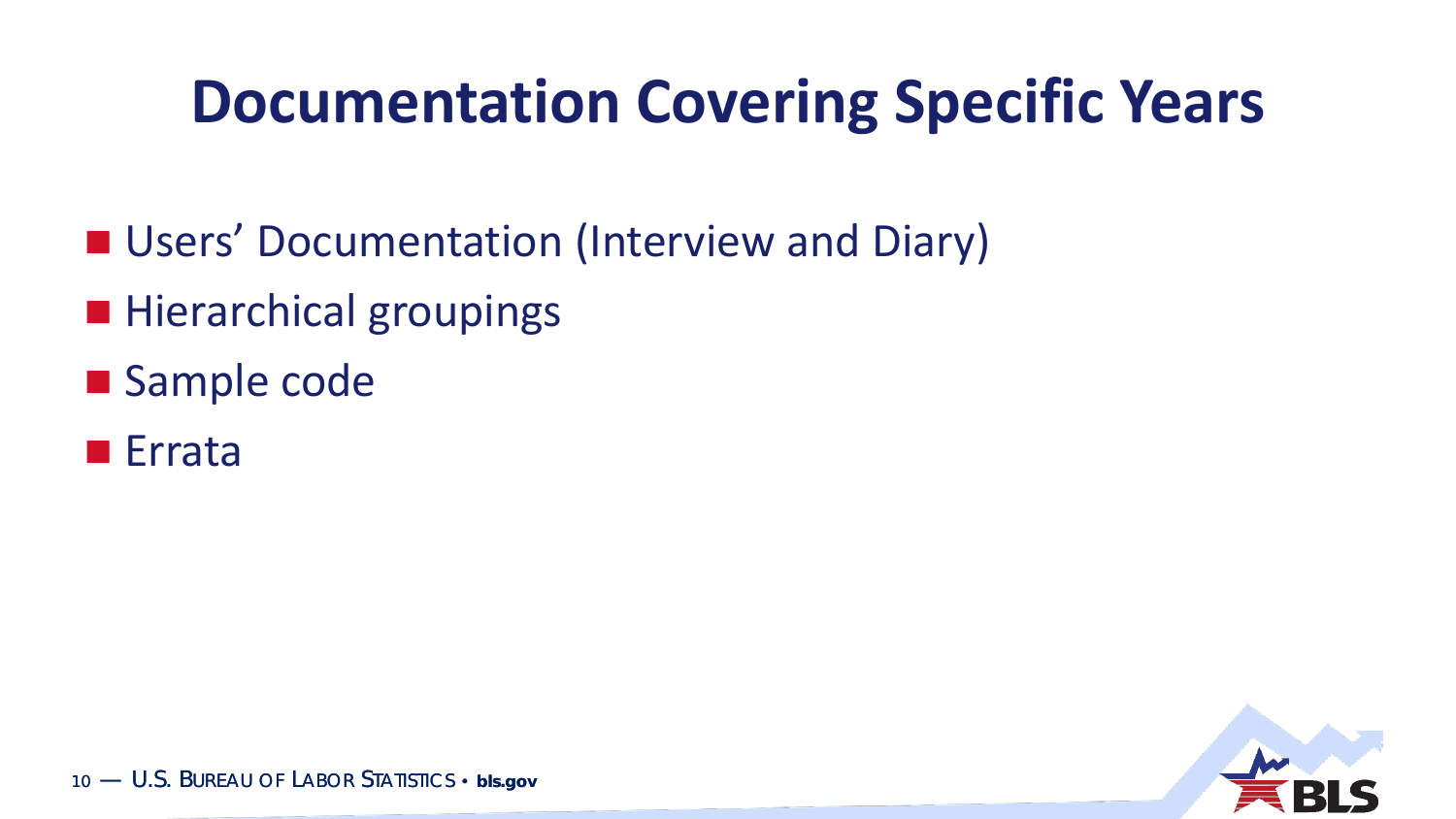## **Users' Documentation**

- Describes the content and methods for the data collected within the Interview and Diary Survey
- $\blacksquare$  Includes definitions of our flags
	- Valid? Allocated? Imputed? Topcoded? Suppressed? A little of each?
- **Extimation procedures/formulas** 
	- How to produce a collection year estimate
	- **How to produce a calendar year estimate**
- Information on changes to the data.
	- Variable changes
	- Questionnaire/Decennial Census sample redesign

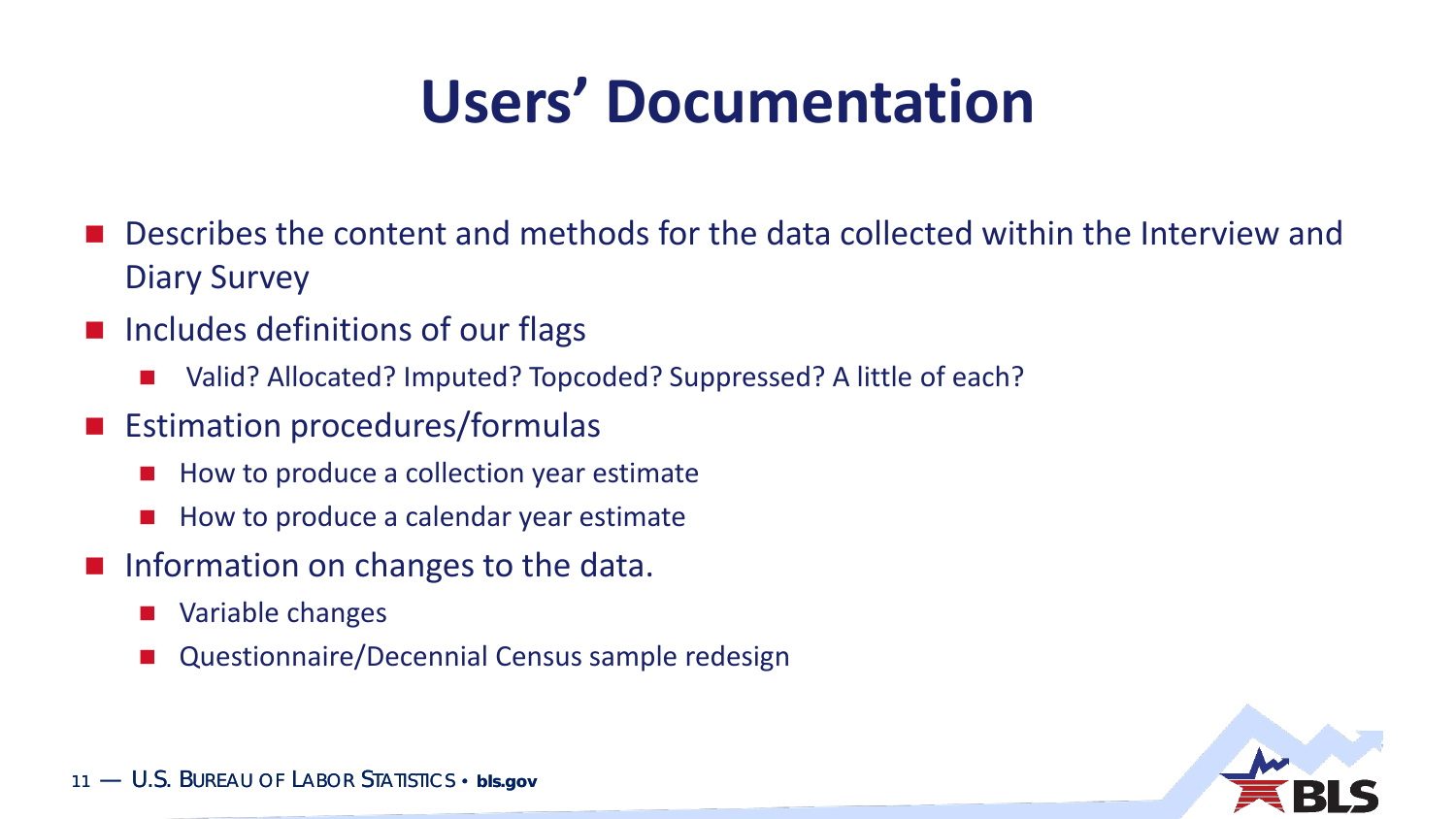# **Hierarchical Groupings**

- **E** Establishes a relation between the published tables' series and their contributing expenditure classification codes (UCC)
- Contains information on table aggregation, source selection, and UCC labels
- Three separate stub files are available
	- Interview Stub: IStubYYYY.txt
	- Diary Stub: DStubYYYY.txt
	- Integrated Stub: IntStubYYYY.txt

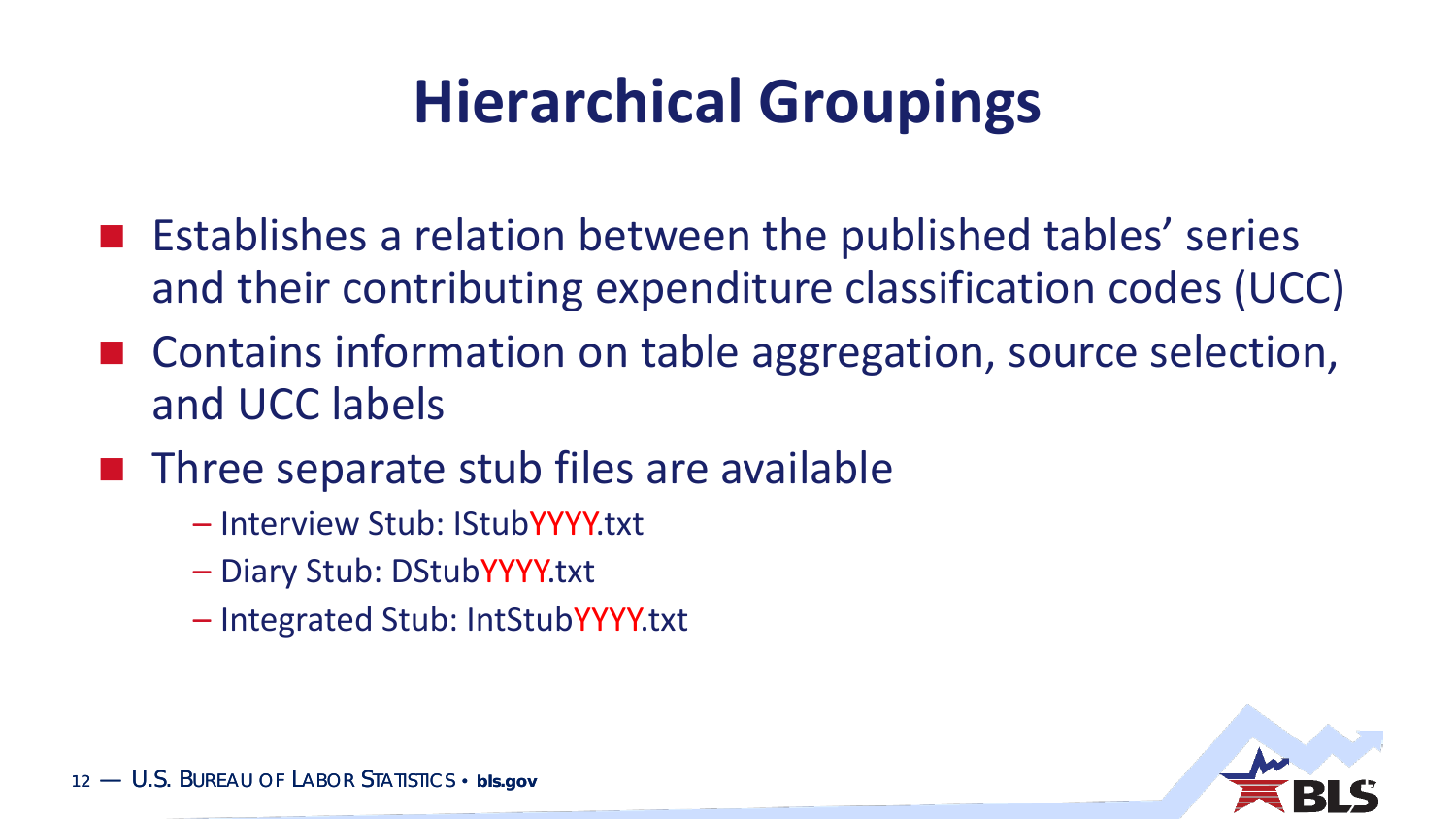## **Hierarchical Groupings**

|              |    | 1 2 Education                                            | EDUCAT | G.           | 1         | EXP END |
|--------------|----|----------------------------------------------------------|--------|--------------|-----------|---------|
| 1            |    | 3 College tuition                                        | 670110 | $\mathsf{L}$ | 1         | EXP END |
| 1            | 3. | Elementary and high school tuition                       | 670210 |              | 1         | EXP END |
| $\mathbf 1$  | 3. | Vocational and technical school tuition                  | 670410 |              | 1         | EXP END |
| $\mathbf 1$  |    | 3 Finance, late, interest charges for student loans      | 005520 |              | 4         | EXP END |
| $\mathbf{1}$ | 3. | Test preparation, tutoring services                      | 670903 |              | 1         | EXP END |
| $\mathbf{1}$ | 3. | Other schools tuition                                    | 670901 |              | 1         | EXP END |
| $\mathbf 1$  |    | 3 Other school expenses including rentals                | 670902 |              | 1         | EXP END |
| 1            | 3. | School books, supplies, equipment for college            | 660110 |              | 1         | EXP END |
| $\mathbf{1}$ | 3. | School books, supplies, equipment for elementary, high   | 660210 |              | 1         | EXP END |
| 2            |    | school                                                   |        |              |           |         |
|              |    | 1 3 School books, supplies, equipment for vocational and | 660410 |              | $1\quad1$ | EXP END |
| 2            |    | technical schools                                        |        |              |           |         |
| $\mathbf 1$  | 3. | School books, supplies, equipment for day care, nursery  | 660901 | $\mathbf{I}$ | 1         | EXP END |
| 1            | 3. | School books, supplies, equipment for other schools      | 660902 |              | 1         | EXP END |
| $\mathbf{1}$ |    | 3 School supplies, etc. - unspecified                    | 660000 | D.           | 1         | EXP END |

#### IntStub2015, https://www.bls.gov/cex/pumd/2015/csxintstub.txt

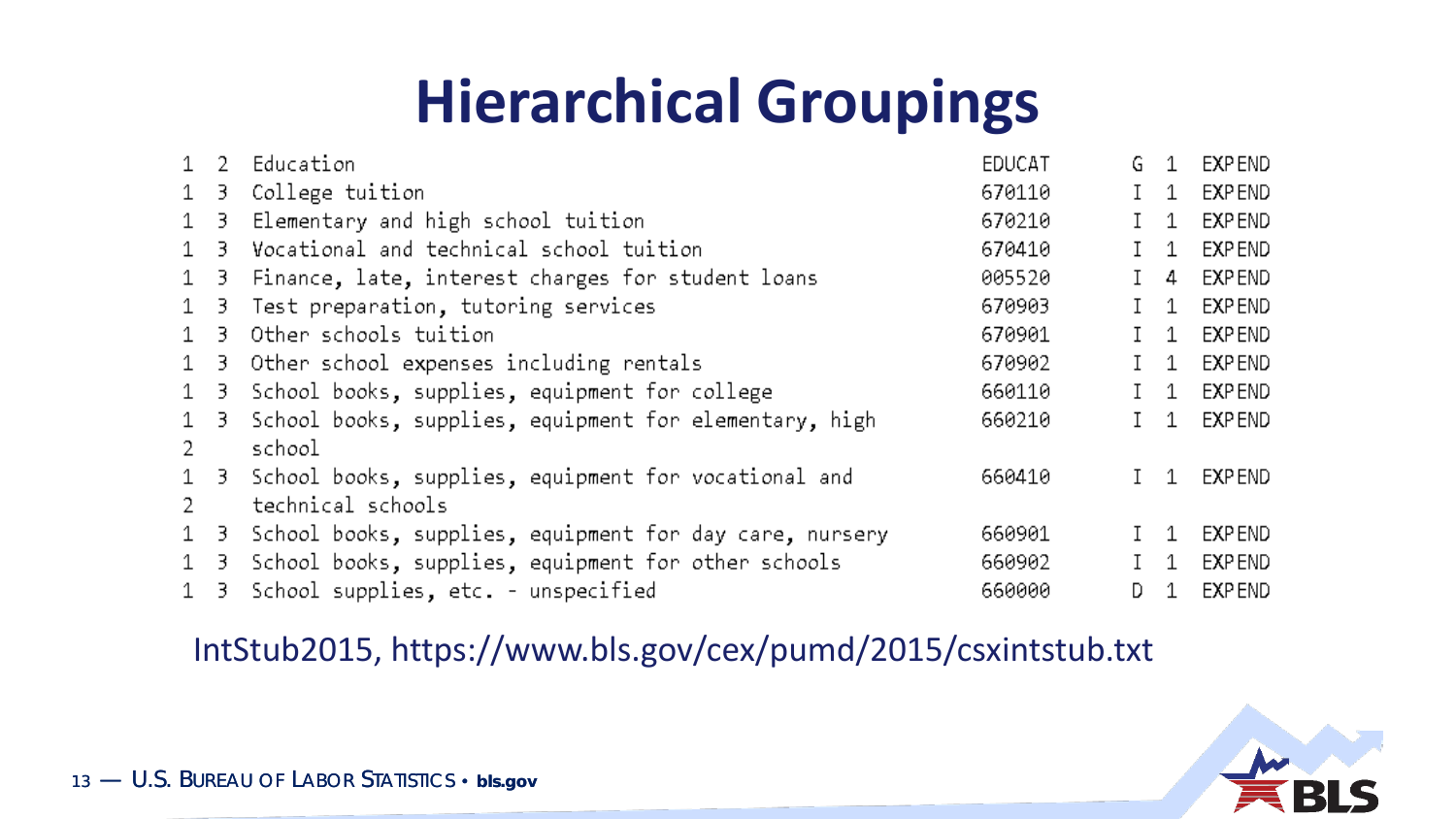#### **Sample Programs**



 $\triangleright$  Goal is to replicate totals in the CE published tables https://www.bls.gov/cex/tables.htm

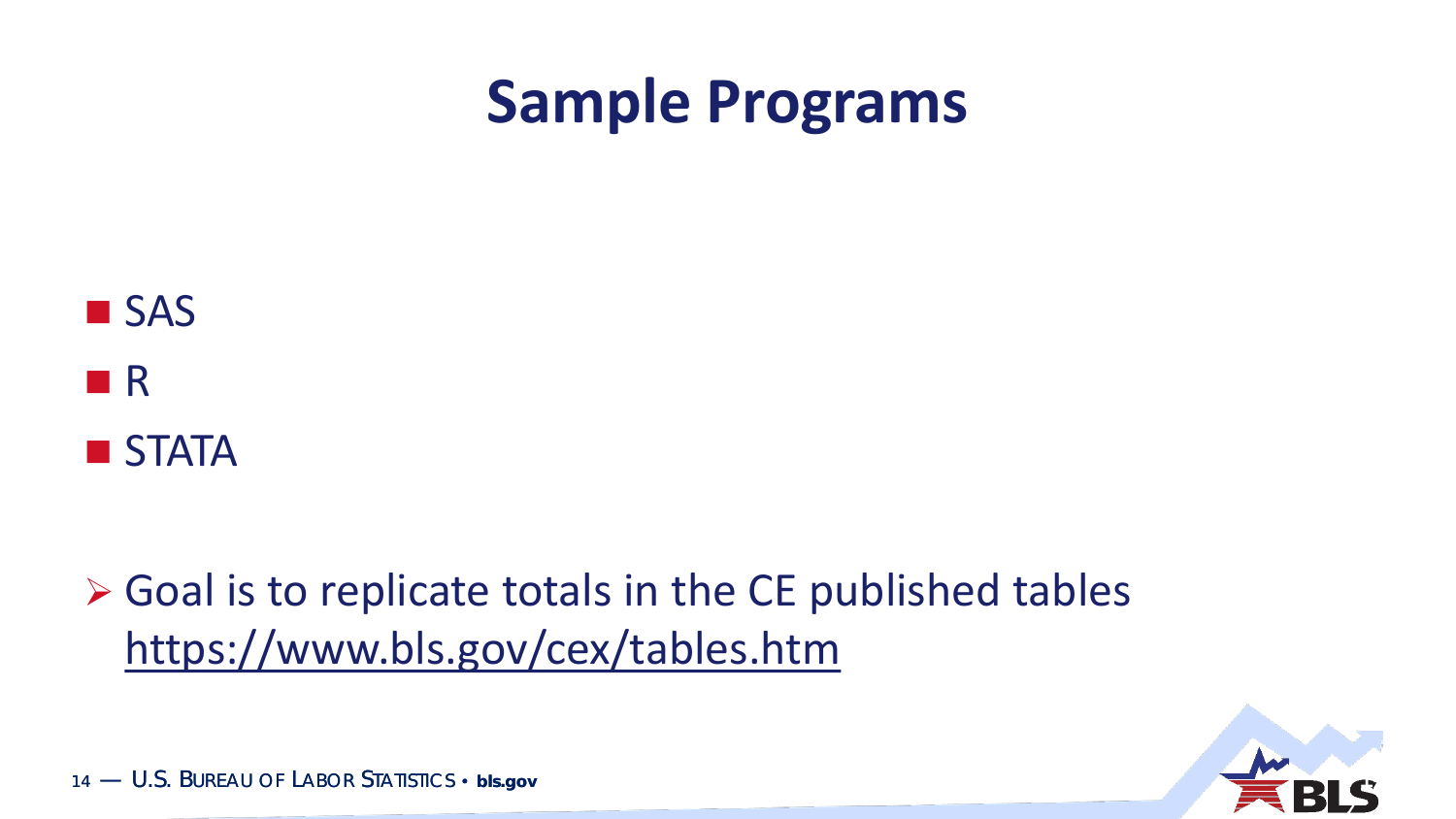#### **Errata**

**Provides information on errors and their correction to the files** of a particular year.

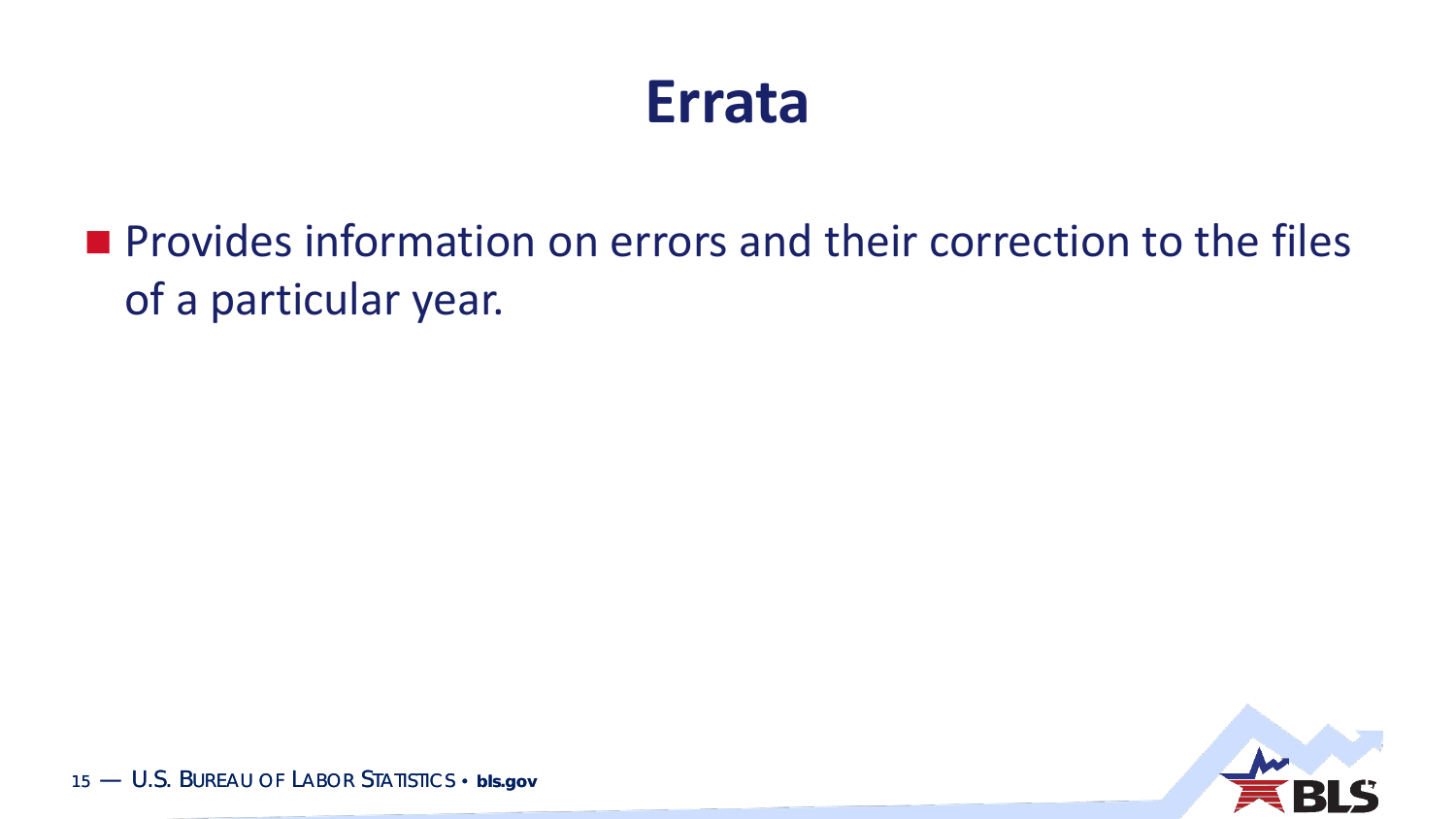|                                                            | UNITED STATES DEPARTMENT OF LABOR<br>Subscribe to E-mail Updates<br>A to Z Index   FAQs   About BLS   Contact Us  <br>GO                                                                                                                                                                                                                                                                                                                                               |
|------------------------------------------------------------|------------------------------------------------------------------------------------------------------------------------------------------------------------------------------------------------------------------------------------------------------------------------------------------------------------------------------------------------------------------------------------------------------------------------------------------------------------------------|
|                                                            | Follow Us     What's New   Release Calendar   Blog<br><b>BUREAU OF LABOR STATISTICS</b><br>Q<br>Search BLS.gov                                                                                                                                                                                                                                                                                                                                                         |
| Subjects $\blacktriangledown$<br>Home $\blacktriangledown$ | Data Tools $\blacktriangledown$<br>Publications $\blacktriangledown$<br>Economic Releases ▼<br>Students $\blacktriangledown$<br>Beta $\blacktriangledown$                                                                                                                                                                                                                                                                                                              |
|                                                            | Consumer Expenditure Survey<br>SHARE ON: $\begin{bmatrix} 1 \\ 1 \end{bmatrix}$ $\begin{bmatrix} 1 \\ 0 \end{bmatrix}$ $\begin{bmatrix} 1 \\ 0 \end{bmatrix}$ $\begin{bmatrix} 1 \\ 0 \end{bmatrix}$ $\begin{bmatrix} 1 \\ 0 \end{bmatrix}$ $\begin{bmatrix} 1 \\ 0 \end{bmatrix}$ $\begin{bmatrix} 1 \\ 0 \end{bmatrix}$ $\begin{bmatrix} 1 \\ 0 \end{bmatrix}$ $\begin{bmatrix} 1 \\ 0 \end{bmatrix}$ $\begin{bmatrix} 1 \\ 0 \end{bmatrix}$ $\begin{bmatrix} 1 \\ $ |
| <b>BROWSE CE</b>                                           | <b>PUMD Supplementary Information</b>                                                                                                                                                                                                                                                                                                                                                                                                                                  |
| CE HOME                                                    |                                                                                                                                                                                                                                                                                                                                                                                                                                                                        |
| CE OVERVIEW                                                | CE provides the following supplementary resources about the PUMD.                                                                                                                                                                                                                                                                                                                                                                                                      |
| CE NEWS RELEASES                                           | <b>CE Glossary</b>                                                                                                                                                                                                                                                                                                                                                                                                                                                     |
| CE DATABASES                                               | <b>CE FAQ</b>                                                                                                                                                                                                                                                                                                                                                                                                                                                          |
| CE TABLES                                                  | User guide to income imputation (PDF)                                                                                                                                                                                                                                                                                                                                                                                                                                  |
| CE PUBLIC-USE MICRODATA                                    | <b>Protection of respondent confidentiality</b> provides information on the methods the CE survey uses to protect the confidentiality of                                                                                                                                                                                                                                                                                                                               |
| CE SURVEY FORMS                                            | its respondents.                                                                                                                                                                                                                                                                                                                                                                                                                                                       |
| CE PUBLICATIONS                                            | How does the variability of Consumer Expenditure data impact your analysis?                                                                                                                                                                                                                                                                                                                                                                                            |
| CE FAQS                                                    |                                                                                                                                                                                                                                                                                                                                                                                                                                                                        |
| CE EVENTS IN YOUR AREA                                     |                                                                                                                                                                                                                                                                                                                                                                                                                                                                        |
| CONTACT CE                                                 | Last Modified Date: April 11, 2017                                                                                                                                                                                                                                                                                                                                                                                                                                     |
|                                                            | https://www.bls.gov/cex/pumd_sup.htm                                                                                                                                                                                                                                                                                                                                                                                                                                   |
| <b>SEARCH CE</b><br>Go<br>CE TOPICS                        | $\begin{array}{ c c }\n\hline\n\end{array}$ Facebook<br>in LinkedIn<br>RECOMMEND THIS PAGE USING:<br>$\left  \bullet \right $ Twitter                                                                                                                                                                                                                                                                                                                                  |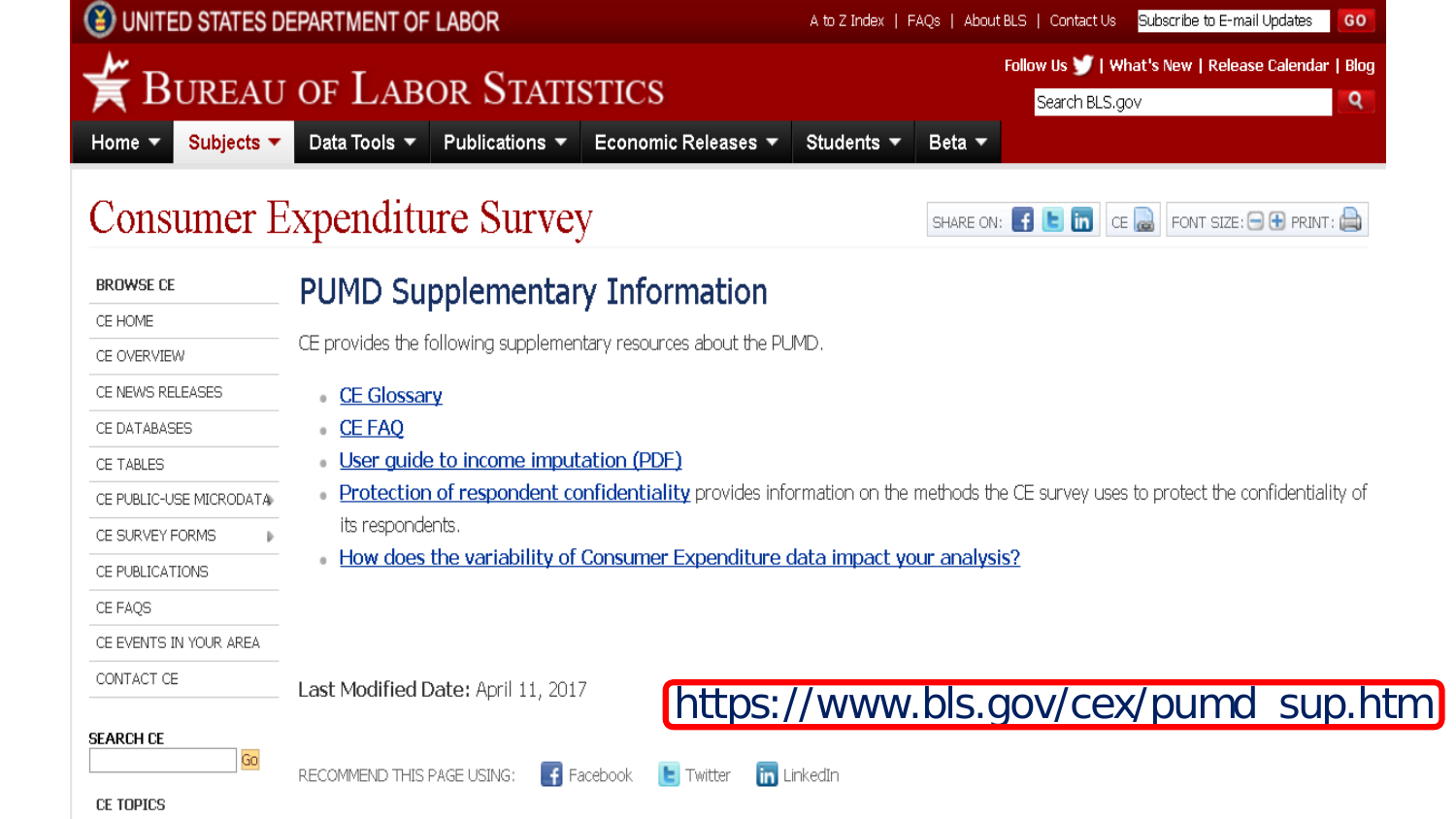### **Supplementary Resources**

- CE Glossary
- CE FAQ
- User's guide to income imputation (PDF)
- **Protection of respondent confidentiality**

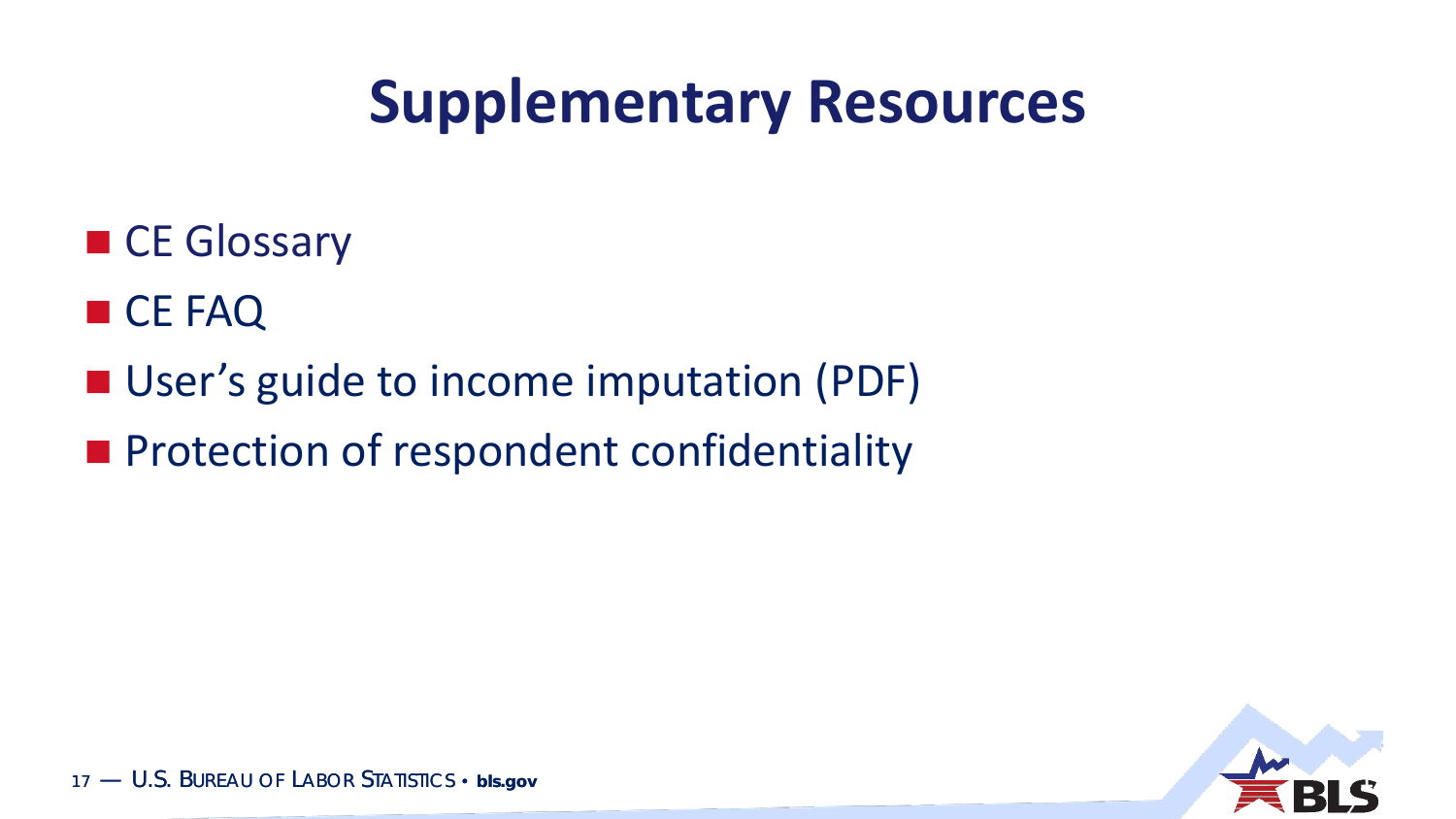| UNITED STATES DEPARTMENT OF LABOR                                                                                   |                                                                                                                                                                                                 |                                   |                                                                     | A to Z Index   FAQs   About BLS   Contact Us | Subscribe to E-mail Updates |                                  | GO                                                                           |               |   |  |
|---------------------------------------------------------------------------------------------------------------------|-------------------------------------------------------------------------------------------------------------------------------------------------------------------------------------------------|-----------------------------------|---------------------------------------------------------------------|----------------------------------------------|-----------------------------|----------------------------------|------------------------------------------------------------------------------|---------------|---|--|
| Subjects $\blacktriangledown$<br>Home $\blacktriangledown$                                                          | <b>BUREAU OF LABOR STATISTICS</b><br>Data Tools $\blacktriangledown$                                                                                                                            | Publications $\blacktriangledown$ | Economic Releases ▼                                                 | Students $\blacktriangledown$                | Beta $\blacktriangledown$   | Search BLS.gov                   | Follow Us     What's New   Release Calendar   Blog                           |               | Q |  |
| <b>Consumer Expenditure Surveys</b>                                                                                 |                                                                                                                                                                                                 |                                   |                                                                     |                                              |                             | $CE$ <sub><math>(x)</math></sub> | SHARE ON: <b>f t</b> in                                                      | <b>PRINT:</b> |   |  |
| <b>BROWSE CE</b><br><b>CE HOME</b>                                                                                  |                                                                                                                                                                                                 |                                   | Frequently Asked Questions (FAQs)                                   |                                              |                             |                                  |                                                                              |               |   |  |
| <b>CE OVERVIEW</b><br><b>CE NEWS RELEASES</b><br><b>CE DATABASES</b><br><b>CE TABLES</b><br>CE PUBLIC USE MICRODATA | On this Page:<br><b>Survey Overview</b><br><b>Definitions</b>                                                                                                                                   |                                   | <b>Data Products</b><br><b>Data Adjustments</b>                     | <b>Survey Topics</b><br><b>Survey Design</b> |                             |                                  | <b>Public Use Microdata (PUMD)</b><br><b>Sampling and Nonsampling Errors</b> |               |   |  |
| CE SURVEY MATERIALS<br><b>CE PUBLICATIONS</b>                                                                       | <u>[Expand All]</u>                                                                                                                                                                             |                                   |                                                                     |                                              |                             |                                  |                                                                              |               |   |  |
| <b>CE FAQS</b><br>CE EVENTS IN YOUR AREA<br><b>CONTACT CE</b><br><b>SEARCH CE</b>                                   | <b>Survey Overview</b><br>What are the Consumer Expenditure Surveys?<br>How are the Consumer Expenditure Surveys used?<br>How do I contact the staff of the Consumer Expenditure Surveys?<br>3. |                                   |                                                                     |                                              |                             |                                  |                                                                              |               |   |  |
| Go<br><b>CE TOPICS</b><br><b>PUBLICATIONS</b>                                                                       | Data Products                                                                                                                                                                                   |                                   | How do the Census Bureau and BLS handle respondent confidentiality? |                                              |                             |                                  | https://www.bls.gov/cex/csxfaqs.htm#PUI                                      |               |   |  |
| <b>GEOGRAPHY</b>                                                                                                    |                                                                                                                                                                                                 |                                   | 5. What types of data are available and in what form?               |                                              |                             |                                  |                                                                              |               |   |  |

ИD

**GLOSSARY OF TERMS** 

6. What is the most recent Annual Report about the Consumer Expenditure Surveys data?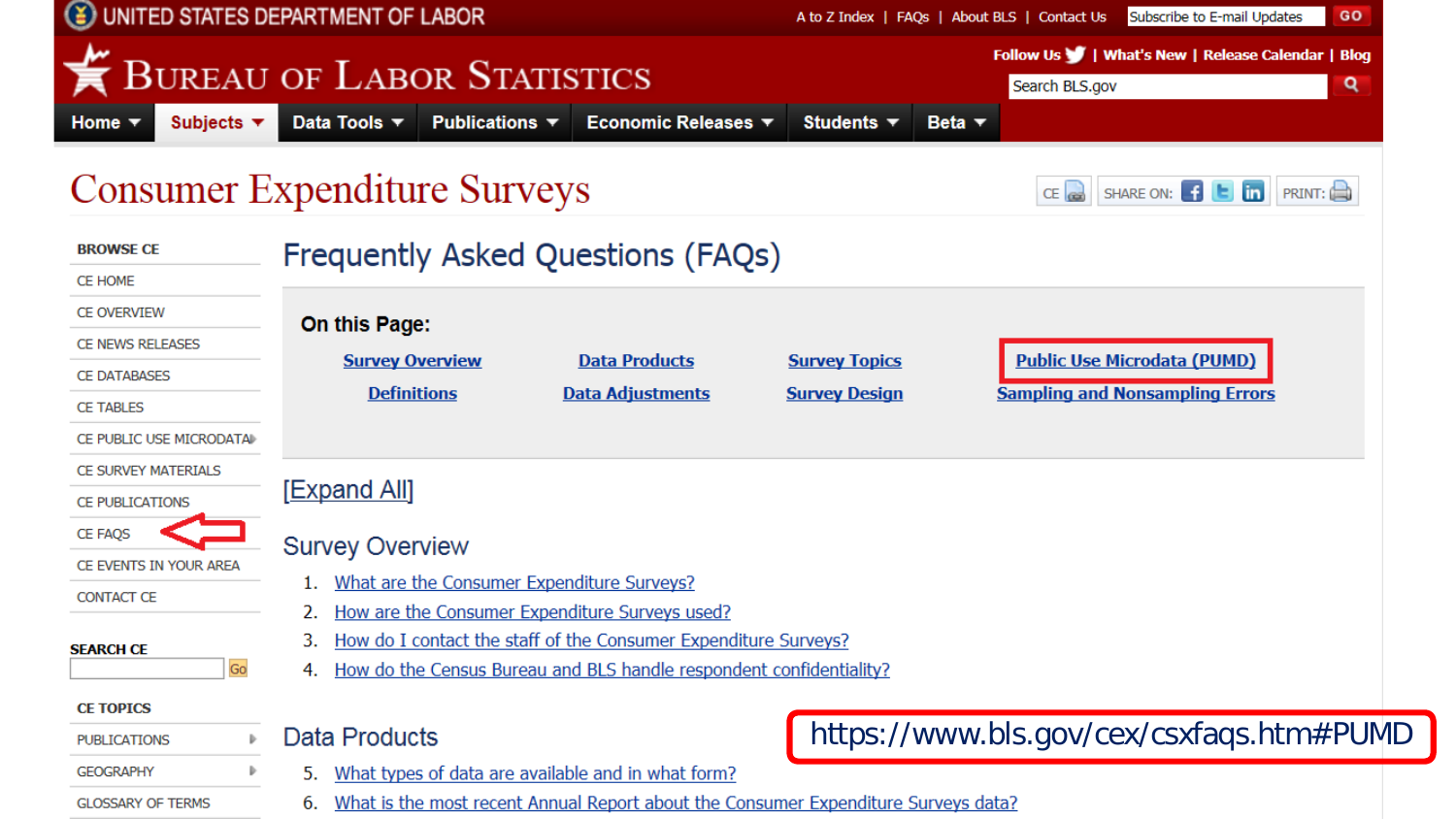#### **2017 PUMD Release**

**September 11th** , **2018**

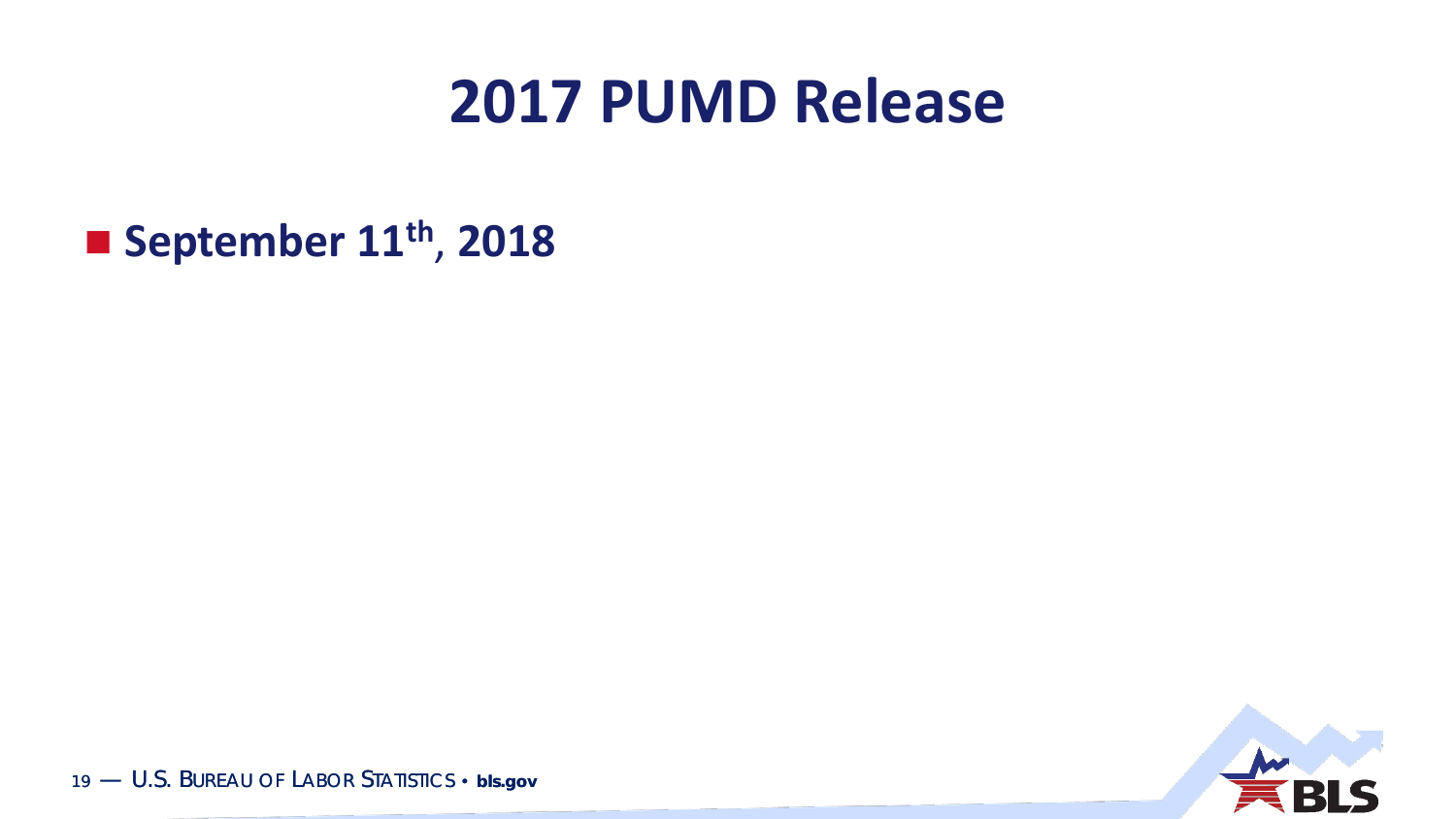# **Reminder!**

- Microdata File Structure
	- Wednesday (7/18/18) at 9:45 a.m. *Arcenis Rojas*
- Balancing Respondent Confidentiality and Data User Needs Wednesday (7/18/18) at 1:00 p.m. - *Aaron Cobet*
- State Weights: Providing More Geographic Data  $\blacktriangleright$  Thursday (7/19/18) at 9:40 a.m. - Taylor Wilson
- **User's Guide to Income Imputation in the CE**  $\blacktriangleright$  Friday (7/20/18) at 1:30 p.m. - Geoffrey Paulin